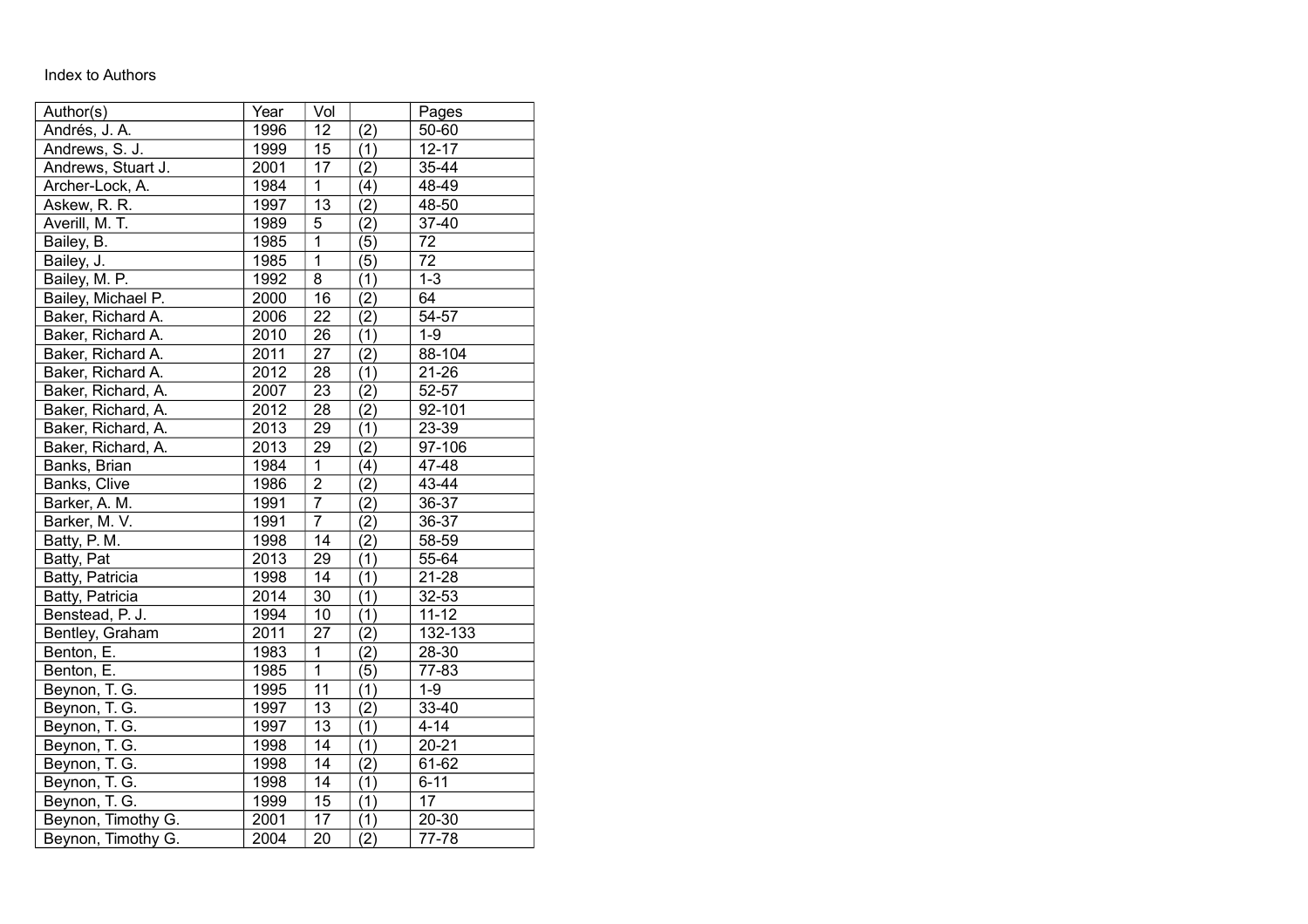| Blood, E. J.       | 1986 | $\overline{\mathbf{c}}$ | (2)              | 41-43        |
|--------------------|------|-------------------------|------------------|--------------|
| Blyth, Colette     | 2014 | 30                      | (1)              | $1 - 8$      |
| Boston, R. N.      | 1984 | 1                       | (3)              | 31-36        |
| Brayshaw, Steve    | 2004 | 20                      | (2)              | 51-60        |
| Brinn, D.          | 1986 | $\overline{2}$          | $\overline{(2)}$ | $31 - 36$    |
| Brook, Gill        | 1990 | $6\overline{6}$         | (1)              | $15 - 17$    |
| Brook, Gill        | 2003 | 19                      | (1/2)            | 40-43        |
| Brook, Gill        | 2003 | 19                      | (1/2)            | $51 - 54$    |
| Brook, Gill        | 2017 | 33                      | (1)              | $1 - 10$     |
| Brook, John        | 1990 | $\overline{6}$          | $\overline{(1)}$ | $15 - 17$    |
| Brook, John        | 2003 | 19                      | (1/2)            | 51-54        |
| Brook, John        | 2017 | 33                      | (1)              | $1 - 10$     |
| Brooks, S. J.      | 1988 | 4                       | (1)              | $9 - 12$     |
| Brooks, S. J.      | 1993 | $\overline{9}$          | (1)              | $1 - 4$      |
| Brooks, Stephen J. | 1994 | 10                      | (1)              | $16 - 18$    |
| Brooks, Stephen J. | 1995 | 11                      | (2)              | $31 - 35$    |
| Brooks, Stephen J. | 1997 | 13                      | $\overline{(2)}$ | 52-57        |
| Brooks, Steve      | 2015 | $\overline{31}$         | (1)              | 49-63        |
| Brooks, Steve      | 2015 | $\overline{31}$         | $\overline{(2)}$ | 74-88        |
| Brooks, Steve      | 2016 | $\overline{32}$         | (1)              | $8 - 25$     |
| Brooks, Steve      | 2017 | 33                      | (1)              | 29-49        |
| Brownett, A.       | 1990 | 6                       | (1)              | $1 - 2$      |
| Brownett, A.       | 1992 | 8                       | (1)              | $10 - 13$    |
| Brownett, A.       | 1994 | 10                      | (1)              | $6 - 11$     |
| Brownett, A.       | 1995 | 11                      | (2)              | 29-30        |
| Brownett, Anthony  | 1998 | $\overline{14}$         | $\overline{(2)}$ | 45-52        |
| Brownett, Anthony  | 2005 | $\overline{21}$         | (1)              | $21 - 26$    |
| Butler, Stephen    | 1983 | $\overline{1}$          | $\overline{(1)}$ | $4 - 5$      |
| Butler, Stephen    | 1985 | $\overline{1}$          | $\overline{(5)}$ | 74-77        |
| Chadd, Richard     | 2012 | $\overline{28}$         | (1)              | 44-55        |
| Cham, S.           | 1993 | 9                       | (2)              | 40-46        |
| Cham, S.A.         | 1990 | $\overline{6}$          | $\overline{(2)}$ | 42-44        |
| Cham, S.A.         | 1991 | $\overline{7}$          | (1)              | 18-25        |
| Cham, S.A.         | 1992 | $\overline{8}$          | $\overline{(2)}$ | 6-10 (26-30) |
| Cham, S.A.         | 2000 | 16                      | $\overline{(1)}$ | $24 - 28$    |
| Cham, Stephen      | 1995 | $\overline{1}1$         | (2)              | $31 - 35$    |
| Cham, Stephen      | 1999 | 15                      | $\overline{(2)}$ | 58-60        |
| Cham, Stephen      | 2003 | 19                      | (1/2)            | 15-23        |
| Cham, Stephen A.   | 1986 | $\overline{2}$          | (2)              | 43-44        |
| Cham, Stephen A.   | 1986 | $\overline{2}$          | (1)              | $12 - 13$    |
| Cham, Stephen A.   | 1997 | 13                      | (2)              | 52-57        |
| Cham, Steve        | 2000 | $\overline{16}$         | (1)              | $17 - 19$    |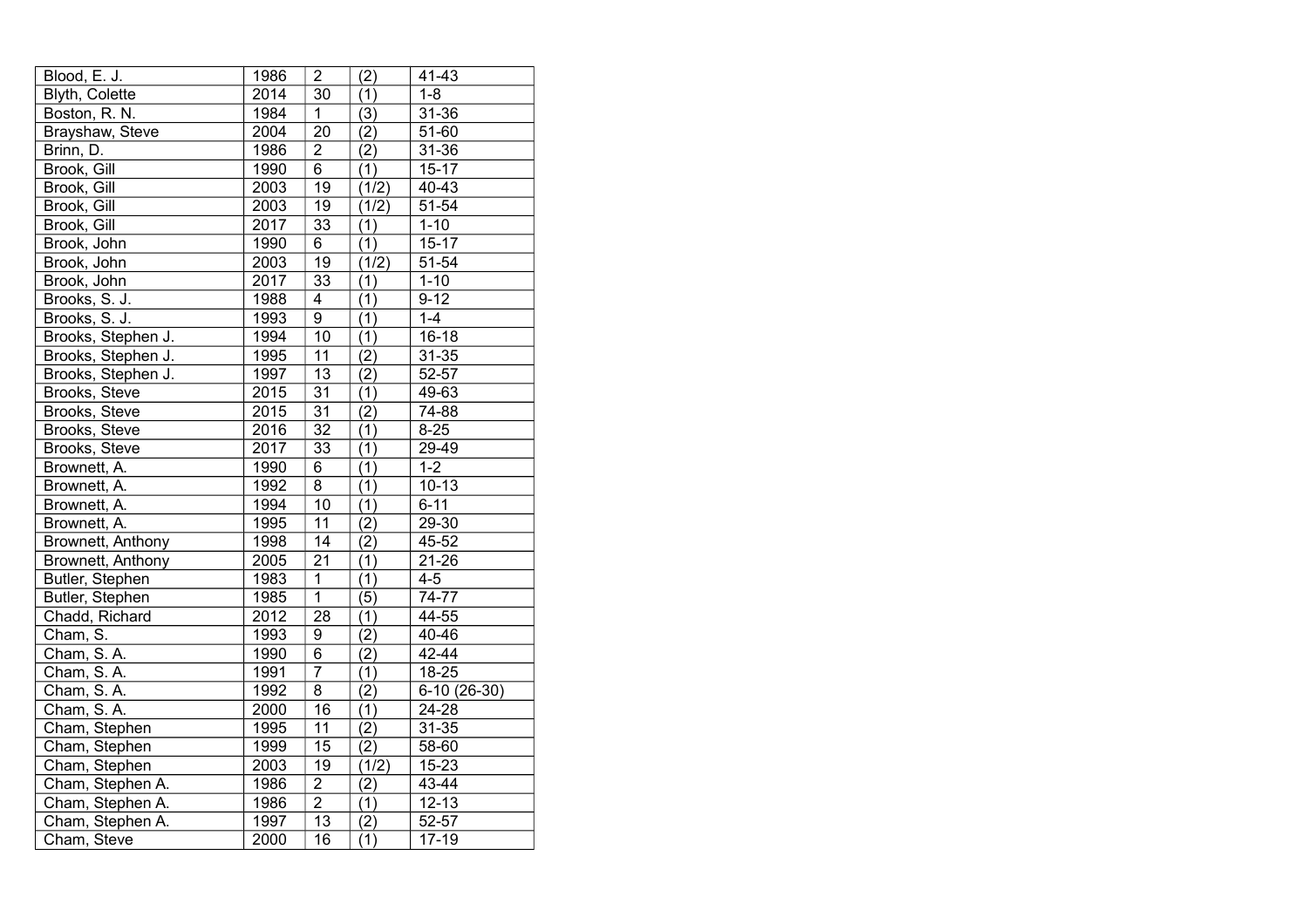| Cham, Steve         | 2002             | 18              | (1/2)            | 46-48         |
|---------------------|------------------|-----------------|------------------|---------------|
| Cham, Steve         | 2004             | 20              | (1)              | $31 - 34$     |
| Cham, Steve         | 2004             | 20              | (2)              | $37 - 41$     |
| Cham, Steve         | 2004             | 20              | (1)              | $1 - 3$       |
| Cham, Steve         | 2006             | 22              | (2)              | $33 - 35$     |
| Cham, Steve         | 2006             | $\overline{22}$ | (2)              | 36-40         |
| Cham, Steve         | 2006             | $\overline{22}$ | (2)              | 41-53         |
| Cham, Steve         | 2008             | $\overline{24}$ | (1)              | 24-31         |
| Cham, Steve         | 2010             | 26              | (1)              | $10 - 28$     |
| Cham. S.A.          | 1992             | $\overline{8}$  | (2)              | 10-12 (30-32) |
| Cham. Steve         | 2012             | 28              | (1)              | $1 - 20$      |
| Checkley, Graham    | 2011             | 27              | (1)              | 47-58         |
| Chelmick, D. G.     | 1983             | $\overline{1}$  | (2)              | $11 - 14$     |
| Chelmick, D. G.     | 1997             | 13              | (1)              | 24-26         |
| Chelmick, David     | 2003             | 19              | (1/2)            | 35-36         |
| Chelmick, David     | 2009             | $\overline{25}$ | (2)              | 76-93         |
| Chelmick, David     | 2010             | $\overline{26}$ | (2)              | 57-63         |
| Chelmick, David     | 2010             | 26              | (2)              | 66-83         |
| Chelmick, David     | 2015             | $\overline{31}$ | (2)              | 89-118        |
| Chelmick, David     | 2016             | $\overline{32}$ | (1)              | 26-38         |
| Chelmick, David G.  | 2009             | $\overline{25}$ | (1)              | $27-40$       |
| Christou, Antaia    | 2017             | 33              | (1)              | 29-49         |
| Clarke, David       | 1999             | 15              | $\overline{(2)}$ | $33 - 38$     |
| Clarke, David       | 2002             | 18              | (1/2)            | $9 - 12$      |
| Clarke, David       | 2014             | 30              | (2)              | 54-78         |
| Clarke, David J.    | 1990             | $\overline{6}$  | $\overline{(2)}$ | $24 - 29$     |
| Clarke, David J.    | 1994             | 10              | (2)              | 29-36         |
| Clausen, W.         | 1984             | $\overline{1}$  | $\overline{(4)}$ | 59-67         |
| Clausen, W.         | 1986             | $\overline{2}$  | (1)              | $8 - 10$      |
| Clements, David     | 1987             | $\overline{3}$  | (1)              | $8-9$         |
| Clements, David K.  | 1999             | $\overline{15}$ | $\overline{(1)}$ | $18 - 19$     |
| Clifford, T.        | 1985             | $\mathbf 1$     | (5)              | 71-72         |
| Coker, Stephen      | 1986             | $\overline{2}$  | $\overline{(2)}$ | 23-28         |
| Colley, L. T.       | 1983             | $\overline{1}$  | (2)              | 27            |
| Corbet, P.S.        | 1983             | $\overline{1}$  | (2)              | $25 - 26$     |
| Corbet, Philip      | 1993             | $\overline{9}$  | $\overline{(2)}$ | 25-39         |
| Corbet, Philip      | $\frac{1}{1997}$ | 13              | (1)              | $1 - 3$       |
| Corbet, Philip S.   | 1990             | 6               | $\overline{(2)}$ | $21 - 23$     |
| Corbet, Philip S.   | 1991             | $\overline{7}$  | $\overline{(2)}$ | $29 - 32$     |
| Corbet, S.A         | 1983             | $\overline{1}$  | $\overline{(2)}$ | 25-26         |
| Corbett, Phillip S. | 2002             | 18              | (1/2)            | 23-39         |
| Cordero, A.         | 1996             | $\overline{12}$ | (2)              | 50-60         |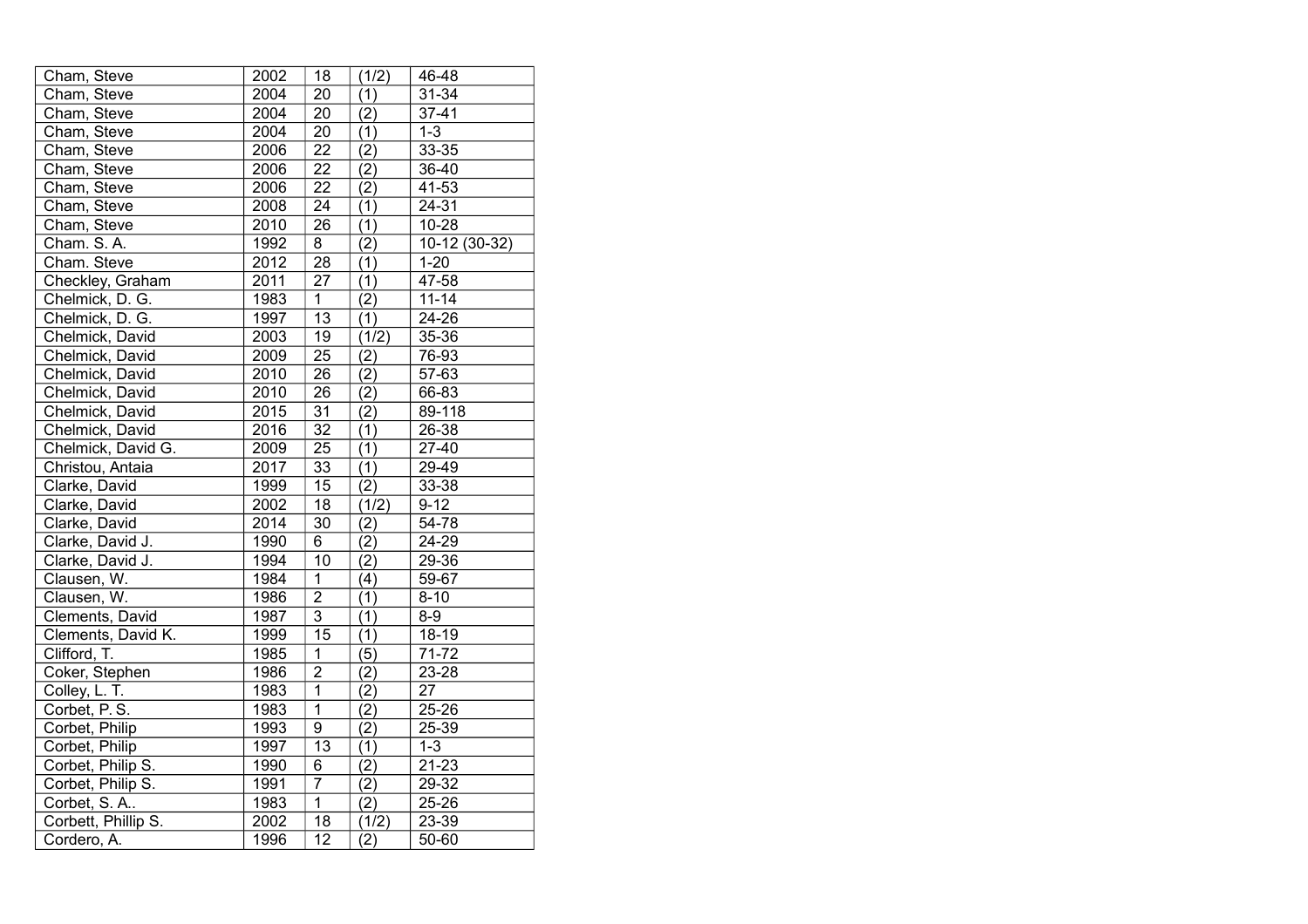| Coulter, James P.   | 2015 | 31              | (2)              | 119-129      |
|---------------------|------|-----------------|------------------|--------------|
| Crick, Ken          | 2005 | 21              | (1)              | 27-36        |
| Crick, Ken          | 2007 | 23              | (1)              | $10 - 13$    |
| Crick, Ken          | 2009 | 25              | (1)              | 16-26        |
| Cross, I.C.         | 1987 | $\overline{3}$  | (2)              | 36-37        |
| Davis, Brian, N.K.  | 2016 | 32              | (1)              | $1 - 7$      |
| Dawson, N.          | 1988 | $\overline{4}$  | (2)              | 25-28        |
| Dinning, Juliette   | 2014 | 30              | (1)              | $9 - 16$     |
| Dixon, Jonathan R.  | 2010 | 26              | (2)              | 84-97        |
| Drake, C. M.        | 1987 | $\overline{3}$  | (1)              | $1-4$        |
| Drake, C. M.        | 1990 | $\overline{6}$  | (2)              | $34 - 41$    |
| Drake, C. M.        | 1991 | $\overline{7}$  | (1)              | $10 - 17$    |
| Drinan, Tom         | 2011 | 27              | (1)              | $1 - 12$     |
| Dunn, R. H.         | 1985 | $\overline{1}$  | $\overline{(6)}$ | 99-100       |
| Dunn, R. H.         | 1985 | $\overline{1}$  | (6)              | 106-110      |
| Eales, Harry T.     | 2005 | $\overline{21}$ | (1)              | $1 - 7$      |
| Emary, Chris        | 2004 | $\overline{20}$ | (1)              | 22           |
| Emary, Chris        | 2009 | 25              | (2)              | 100-106      |
| Emary, Liz          | 2004 | 20              | (1)              | 22           |
| Florey J.           | 1992 | 8               | (2)              | $3-5(23-25)$ |
| Flory, J. E.        | 1996 | 12              | (1)              | $12 - 16$    |
| Forman, D.W.        | 2007 | 23              | (1)              | 20-24        |
| Foster, G. N.       | 1994 | 10              | $\overline{(2)}$ | $40 - 44$    |
| Fox, A. D.          | 1986 | $\overline{2}$  | (1)              | $4 - 7$      |
| Fox, A. D.          | 1987 | $\overline{3}$  | (2)              | 32-36        |
| Fox, A. D.          | 1990 | 6               | (1)              | $3 - 7$      |
| Fox, A. D.          | 1991 | $\overline{7}$  | (2)              | 38-39        |
| Fox, A. D.          | 1992 | $\overline{8}$  | (1)              | $4 - 9$      |
| French Graham       | 2008 | 24              | $\overline{(2)}$ | 54-61        |
| Gabb, R.            | 1988 | $\overline{4}$  | (1)              | 19-21        |
| Gabb, Richard       | 1985 | $\overline{1}$  | (6)              | 101-102      |
| Garbutt, A.         | 1998 | 14              | $\overline{(1)}$ | $30 - 31$    |
| Gauci, Charles      | 2014 | 30              | (2)              | 79-109       |
| Gaunt, R. G.        | 1984 | $\overline{1}$  | $\overline{(3)}$ | 45-46        |
| Gennard, Dorothy E. | 2010 | $\overline{26}$ | (2)              | 84-97        |
| Gennard, Dorothy E. | 2012 | $\overline{28}$ | (1)              | 44-55        |
| Gennard, Dorothy E. | 2015 | $\overline{31}$ | $\overline{(2)}$ | 119-129      |
| Gibbins, C. N.      | 1998 | 14              | (2)              | $33 - 45$    |
| Gibson, Victor      | 2003 | 19              | (1/2)            | 44-46        |
| Gibson, Victor      | 2004 | $\overline{20}$ | (2)              | 70-72        |
| Gibson, Victor      | 2006 | 21              | (2)              | 47-54        |
| Gillingham, P.K.    | 2007 | $\overline{23}$ | (1)              | $14 - 19$    |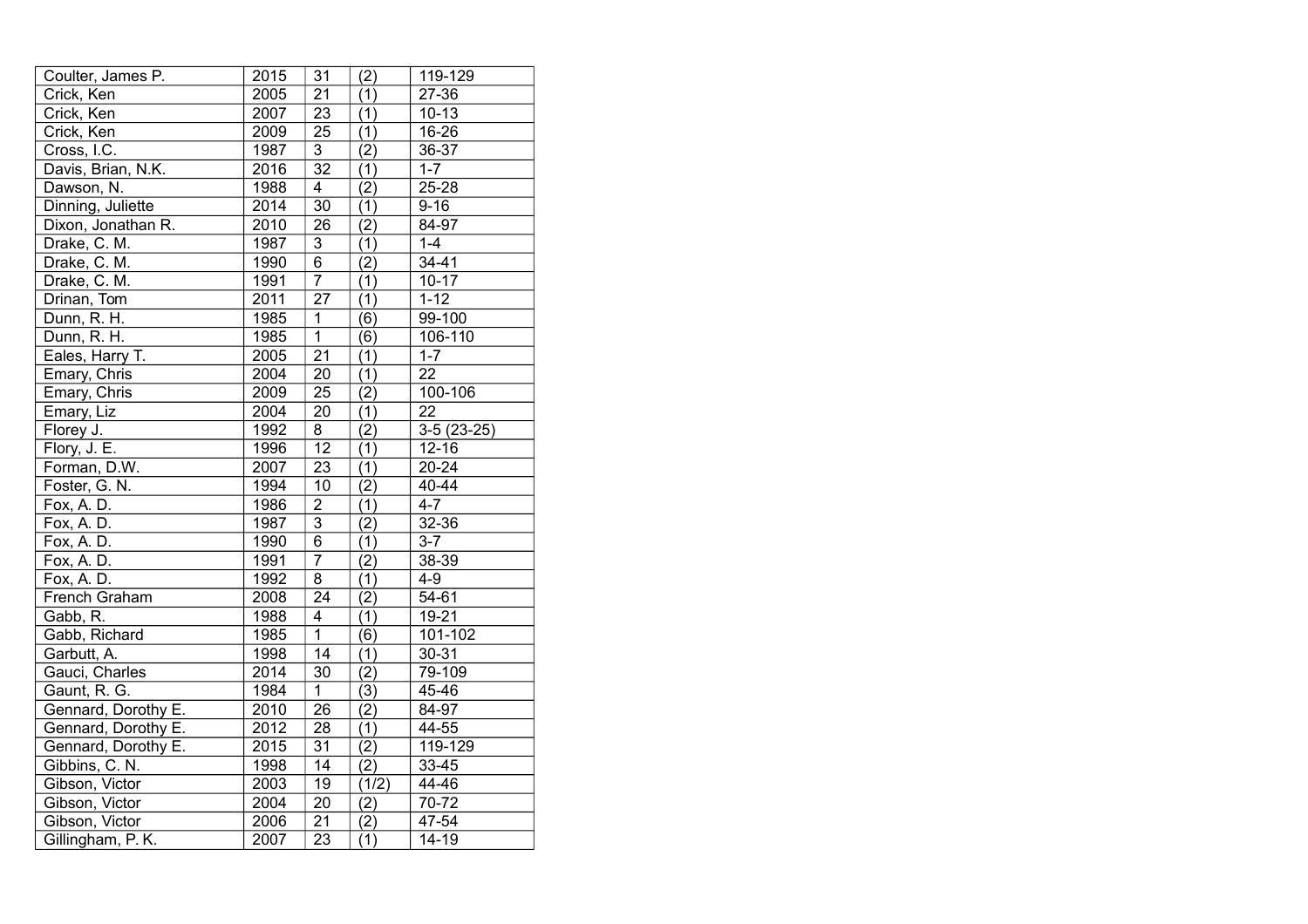| Gladwin, Revd T. W. | 1997 | 13              | (2)              | $50 - 51$ |
|---------------------|------|-----------------|------------------|-----------|
| Goddard, David      | 2003 | 19              | (1/2)            | 39        |
| Goddard, David      | 2003 | 19              | (1/2)            | 39        |
| Goddard, David      | 2016 | 32              | (2)              | 44-48     |
| Goddard, David P.   | 2004 | $\overline{20}$ | $\overline{(2)}$ | 77-78     |
| Goddard, Maria      | 2017 | 33              | (1)              | $11-28$   |
| Godfrey, C.         | 1987 | $\overline{3}$  | (2)              | 29-31     |
| Goodyear, G.        | 1994 | 10              | (2)              | 38        |
| Goodyear, K. G.     | 1994 | 10              | (1)              | $19 - 20$ |
| Goodyear, Keith G.  | 1989 | $\overline{5}$  | (1)              | $8 - 16$  |
| Goodyear, Keith G.  | 1995 | 11              | (2)              | 42-45     |
| Goodyear, Keith G.  | 2000 | 16              | (2)              | 33-51     |
| Gotham, Peter       | 2015 | 31              | (1)              | $14 - 23$ |
| Hall, Geoffrey H.   | 2012 | 28              | (1)              | 27-36     |
| Halstead, K.H.      | 1985 | $\overline{1}$  | $\overline{(5)}$ | 73        |
| Hämäläinen, Matt    | 2008 | $\overline{24}$ | (1)              | $19 - 23$ |
| Harris, W.          | 2007 | 23              | (1)              | $20 - 24$ |
| Harrison, Simon     | 2011 | 27              | (1)              | $1 - 12$  |
| Harvey, I. F.       | 1994 | 10              | (2)              | 37        |
| Harvey, I. F.       | 2007 | 23              | (1)              | $14 - 19$ |
| Hassal, Christopher | 2009 | $\overline{25}$ | (1)              | $7 - 15$  |
| Heidemann, Harald   | 2007 | 23              | (1)              | 25-32     |
| Hewitt, Stephen M.  | 1990 | 6               | $\overline{(2)}$ | 24-29     |
| Holland, S.C.       | 1992 | 8               | (1)              | $4 - 9$   |
| Holland, Sonia      | 1983 | $\overline{1}$  | (1)              | $1 - 3$   |
| Holmes, J.D.        | 1984 | $\overline{1}$  | (3)              | 38        |
| Holmes, J. D.       | 1993 | $\overline{9}$  | (1)              | $17 - 18$ |
| Holmes, J. D.       | 1994 | 10              | (2)              | 25-28     |
| Holmes, J. D.       | 1995 | 11              | (1)              | 20        |
| Hope, Paul          | 2008 | $\overline{24}$ | (1)              | $14 - 18$ |
| Hope, Paul          | 2008 | 24              | (1)              | 32-36     |
| Hope, Paul          | 2009 | $\overline{25}$ | $\overline{(1)}$ | 41-56     |
| Horne, John         | 2012 | 28              | (1)              | $37 - 43$ |
| Horne, John         | 2012 | 28              | (2)              | 66-74     |
| Horsnail, Phil      | 2001 | $\overline{17}$ | $\overline{(2)}$ | 33-34     |
| Hubble, David S.    | 2003 | 19              | (1/2)            | 24-34     |
| Hurst, David        | 2003 | 19              | (1/2)            | 24-34     |
| Hursthouse, David   | 2007 | 23              | (1)              | $1-9$     |
| Iles, I. S.         | 1998 | $\overline{14}$ | (1)              | $14 - 20$ |
| Isaac, Nick         | 2015 | 31              | (1)              | 49-63     |
| Jacquemin, Gilles   | 2006 | 22              | (1)              | 29-32     |
| Jarzembowski, E. A. | 1988 | $\overline{4}$  | $\overline{(1)}$ | $1 - 8$   |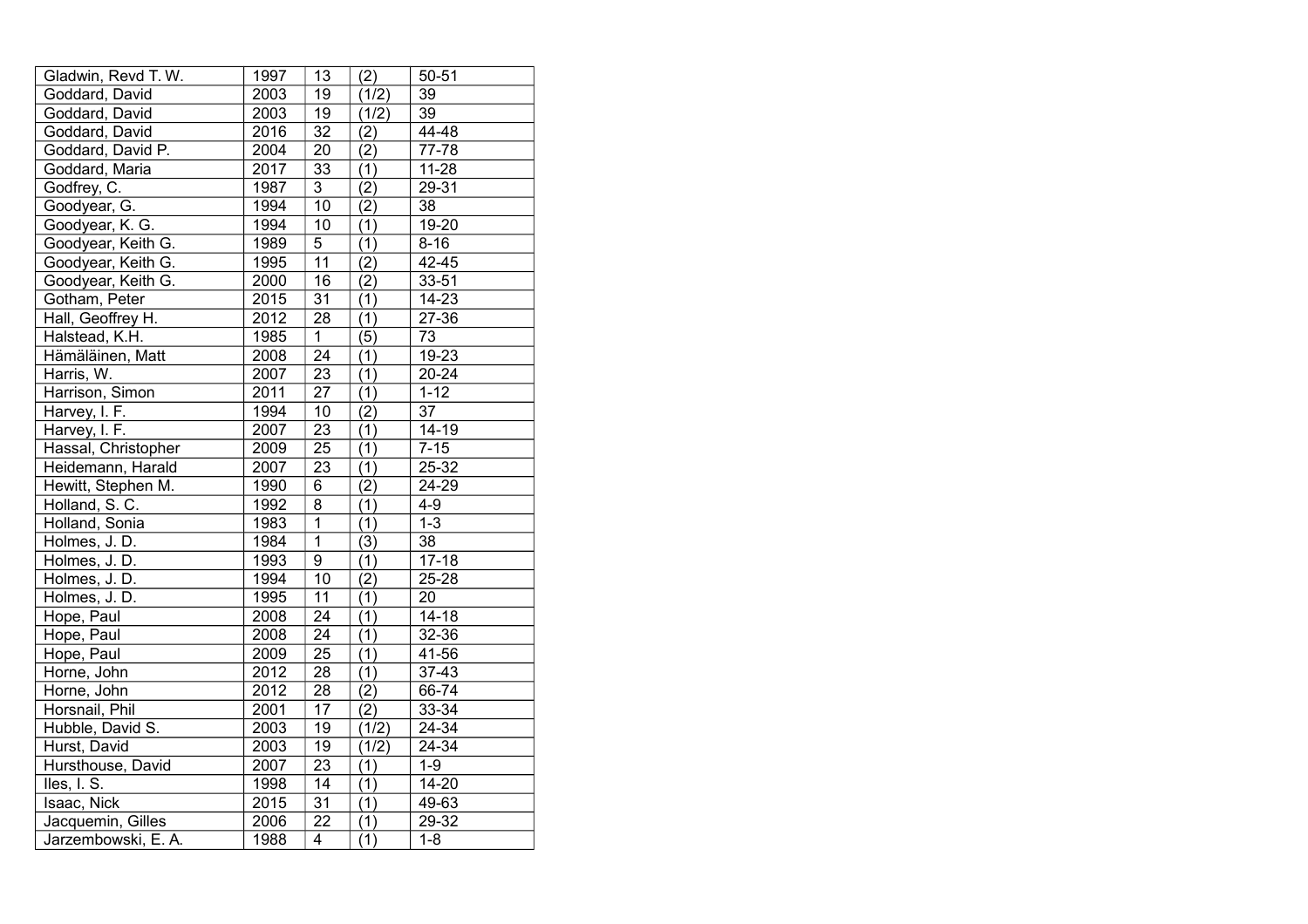| Jeffries, Michael     | 2001 | 17              | (2)              | 55-58        |
|-----------------------|------|-----------------|------------------|--------------|
| Jeffries, Michael     | 2005 | $\overline{21}$ | (1)              | $1 - 7$      |
| Jenkins, D. K.        | 1986 | $\overline{2}$  | (1)              | $17 - 20$    |
| Jenkins, D. K.        | 1986 | $\overline{2}$  | (2)              | $37 - 41$    |
| Jenkins, D. K.        | 1987 | $\overline{3}$  | (1)              | $17 - 20$    |
| Jenkins, D. K.        | 1991 | $\overline{7}$  | (1)              | $1 - 3$      |
| Jenkins, D. K.        | 1994 | $\overline{10}$ | (1)              | $1-5$        |
| Jenkins, D. K.        | 1995 | 11              | (1)              | $10-14$      |
| Jenkins, D. K.        | 1998 | 14              | (1)              | $1 - 4$      |
|                       |      |                 |                  |              |
|                       |      |                 |                  |              |
| Jenkins, Derek K.     | 2001 | 17              | (1)              | $13 - 19$    |
| Jenkins, Derek K.     | 2005 | 21              | (1)              | $8 - 13$     |
| Jenkins, Derek K.     | 2010 | 26              | (1)              | 32-33        |
| Jödicke, R.           | 1993 | 9               | (1)              | $10 - 12$    |
| Jones, T.             | 1992 | 8               | (1)              | $4 - 9$      |
| Jones, S. P.          | 1989 | $\overline{5}$  | (1)              | $\mathbf{1}$ |
| Jones, S.P.           | 1985 | $\overline{1}$  | (5)              | 83-84        |
| Jones, Steven         | 1993 | $\overline{9}$  | (1)              | 13           |
| Jones, Steven P.      | 1996 | 12              | (1)              | $11 - 12$    |
| Jones, Steven P.      | 2000 | $\overline{16}$ | (1)              | $20 - 23$    |
| Kay, S. M.            | 2007 | 23              | (1)              | $14 - 19$    |
| Kemp, R. G.           | 1983 | $\mathbf 1$     | (2)              | $22 - 25$    |
| Kemp, R. G. K.        | 1988 | $\overline{4}$  | (1)              | $8-9$        |
| Kerry, Lesley         | 2001 | $\overline{17}$ | (2)              | 45-48        |
| Kerry, Lesley         | 2012 | 28              | (1)              | $21 - 26$    |
| Kerry, Lesley         | 2013 | 29              | (2)              | 69-83        |
| Kerry, Lesley         | 2015 | $\overline{31}$ | $\overline{(1)}$ | $14 - 23$    |
| Kerry, Lesley         | 2015 | 31              | (1)              | 24-29        |
| Ketelaar, Robert      | 2002 | 18              | (1/2)            | $1 - 8$      |
| Khan, R. J.           | 1983 | $\mathbf{1}$    | (2)              | 15           |
| Kjellström-Corbet, K. | 1983 | $\mathbf{1}$    | (2)              | 25-26        |
| Knijf, Geert de       | 2004 | 20              | (1)              | $5 - 16$     |
| Kulijer, Dejan        | 2012 | 28              | (2)              | 92-101       |
| Kulijer, Dejan        | 2013 | 29              | (2)              | 97-106       |
| Levett, Sarah         | 2011 | 27              | (1)              | 59-68        |
| Leyshon, Owen J.      | 1993 | 9               | (1)              | $5-9$        |
| Limbert, Martin       | 1990 | 6               | (1)              | 18-20        |
| Long, R.              | 1991 | $\overline{7}$  | (2)              | 34           |
| Long, Roger           | 2015 | $\overline{31}$ | (1)              | 30-48        |
| Lowdon, Jennie        | 2015 | 31              | (1)              | $1 - 13$     |
| Lowe, C. D.           | 2007 | 23              | (1)              | $14 - 19$    |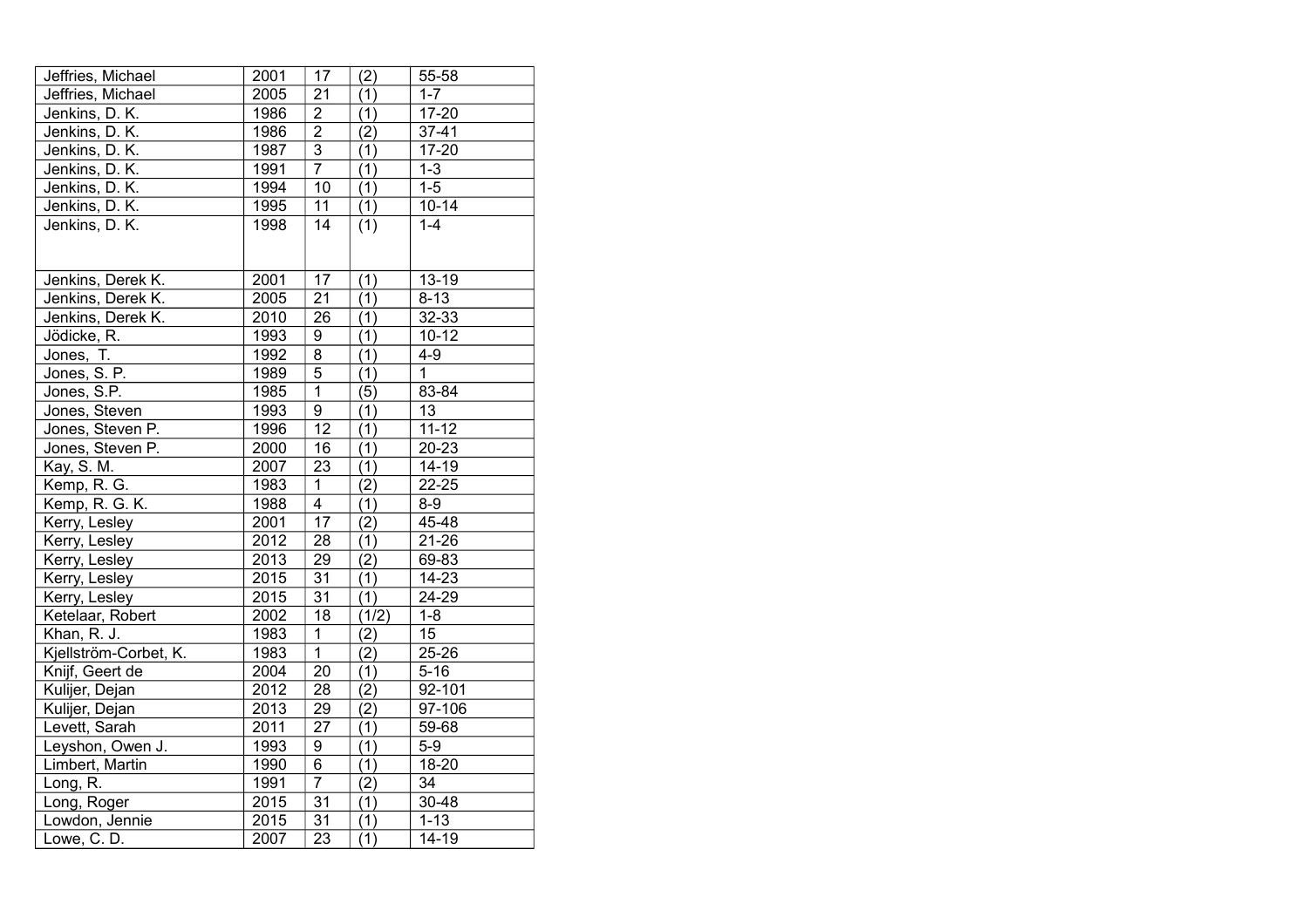| Lucas, Brian           | 2003 | 19              | (1/2)            | 1             |
|------------------------|------|-----------------|------------------|---------------|
| Luck, John             | 2016 | 32              | (1)              | 26-38         |
| Macias, Sara           | 2014 | 30              | (1)              | $9 - 16$      |
| Mackenzie Dodds, Ruary | 1992 | 8               | (2)              | 13-15 (33-35) |
| Marren, P. R.          | 1983 | $\overline{1}$  | (2)              | $16-19$       |
| Marren, Peter          | 1985 | $\overline{1}$  | (5)              | 85-88         |
| Marren, Peter          | 1985 | $\overline{1}$  | (6)              | 103-104       |
| Martens, Andreas       | 2008 | 24              | (2)              | 88-90         |
| Mayo, M. C. A.         | 1983 | $\mathbf{1}$    | (2)              | $20 - 21$     |
| McGeeney, Andrew       | 1995 | $\overline{11}$ | (2)              | $31 - 35$     |
| McGeeney, Andrew       | 1997 | 13              | (2)              | 52-57         |
| McGeeney, Andrew       | 1997 | 13              | (2)              | 57-59         |
| Meredith, Chris        | 2017 | 33              | (1)              | 50-72         |
| Merritt, R.            | 1983 | $\overline{1}$  | (2)              | 16-19         |
| Merritt, R.            | 1983 | $\overline{1}$  | (1)              | $7 - 8$       |
| Merritt, R.            | 1983 | $\overline{1}$  | (1)              | $9 - 12$      |
| Merritt, R.            | 1985 | $\overline{1}$  | (6)              | 105-106       |
| Merritt, R.            | 1987 | $\overline{3}$  | (2)              | $21 - 27$     |
| Mill, Peter J.         | 2004 | $\overline{20}$ | $\overline{(2)}$ | 61-69         |
| Mill, Peter J.         | 2004 | 20              | (2)              | 73-76         |
| Mill, Peter J.         | 2006 | $\overline{22}$ | (2)              | 58-63         |
| Mill, Peter J.         | 2007 | 23              | (2)              | 58-62         |
| Mill, Peter J.         | 2010 | 26              | (1)              | 34-56         |
| Mill, Peter J.         | 2012 | 28              | (2)              | 75-91         |
| Mill, Peter J.         | 2015 | $\overline{31}$ | (2)              | 119-129       |
| Mill, Peter J.         | 2016 | 32              | (2)              | 72-92         |
| Miller, P.L.           | 1990 | 6               | (1)              | $8 - 14$      |
| Miller, P. L.          | 1993 | 9               | (1)              | $14 - 16$     |
| Milne, B. S.           | 1984 | $\overline{1}$  | (4)              | 55-59         |
| Moore, Norman W.       | 1990 | $\overline{6}$  | $\overline{(2)}$ | $21 - 23$     |
| Moore, Norman W.       | 1991 | $\overline{7}$  | (2)              | 40-43         |
| Moore, Norman W.       | 1991 | $\overline{7}$  | $\overline{(1)}$ | $6 - 10$      |
| Moore, Norman W.       | 1993 | $\overline{9}$  | (1)              | $5-9$         |
| Moore, Norman W.       | 2002 | $\overline{18}$ | (1/2)            | $13 - 22$     |
| Moore, Norman W.       | 2003 | $\overline{19}$ | (1/2)            | $2 - 7$       |
| Moore, Norman W.       | 2006 | $\overline{21}$ | (2)              | 37-42         |
| Moore, Norman W.       | 2009 | $\overline{25}$ | $\overline{(1)}$ | 27-40         |
| Moore, Norman W.       | 2010 | 26              | (1)              | 29-31         |
| Moore, Norman, W.      | 2008 | $\overline{24}$ | $\overline{(2)}$ | 71-87         |
| Moran, R. J.           | 2007 | $\overline{23}$ | (1)              | $14 - 19$     |
| Moxon, J. B.           | 1998 | 14              | (2)              | 33-45         |
| Murdoch, David         | 1998 | $\overline{14}$ | $\overline{(1)}$ | $11 - 12$     |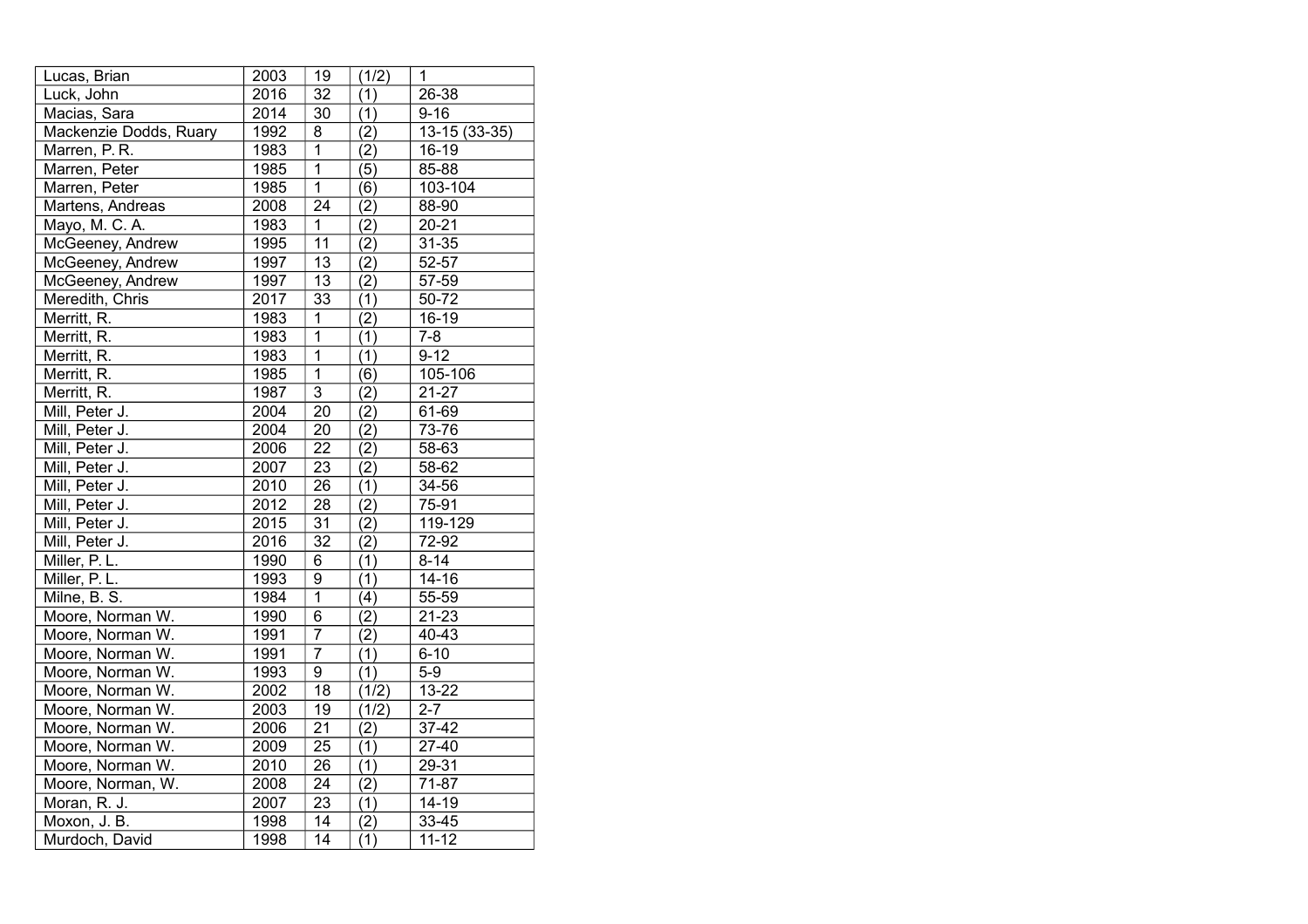| Narraway, C. L.  | 2007 | 23                      | (1)              | 14-19     |
|------------------|------|-------------------------|------------------|-----------|
| Nattress, Barry  | 2010 | 26                      | (2)              | 64-65     |
| Nelson, Brian    | 1986 | $\overline{c}$          | (2)              | $21 - 23$ |
| Nelson, Brian    | 1988 | $\overline{4}$          | (1)              | $13 - 19$ |
| Nelson, Brian    | 2011 | 27                      | (2)              | 105-131   |
| Nelson, Brian    | 2011 | 27                      | (1)              | $1 - 12$  |
| Nelson, Mark     | 2014 | 30                      | (1)              | $17 - 31$ |
| Nelson, W. N. A. | 1986 | $\overline{\mathbf{c}}$ | (2)              | 31-36     |
| O'Donnell, Ger   | 2011 | 27                      | (1)              | $1 - 12$  |
| O'Halloran, John | 2011 | $\overline{27}$         | (1)              | $1 - 12$  |
| Paine, A.        | 1991 | $\overline{7}$          | (1)              | 25-26     |
| Paine, A.        | 1991 | 7                       | (2)              | 43-45     |
| Paine, A.        | 1992 | 8                       | (1)              | $14 - 18$ |
| Paine, Alan      | 1993 | $\overline{9}$          | (1)              | 19-22     |
| Paine, Alan      | 1993 | $\overline{9}$          | (2)              | 51-52     |
| Paine, Alan      | 1994 | 10                      | (1)              | $20 - 23$ |
| Paine, Alan      | 1994 | 10                      | (2)              | 45-46     |
| Paine, Alan      | 1995 | 11                      | (1)              | $22 - 24$ |
| Paine, Alan      | 1995 | 11                      | $\overline{(2)}$ | 46-48     |
| Paine, Alan      | 1996 | $\overline{12}$         | $\overline{(2)}$ | 62-64     |
| Paine, Alan      | 1997 | $\overline{13}$         | (1)              | 31-32     |
| Paine, Alan      | 1997 | $\overline{13}$         | $\overline{(2)}$ | 61        |
| Paine, Alan      | 1998 | 14                      | (1)              | $31 - 32$ |
| Parr, Adrian     | 1996 | 12                      | (2)              | 33-50, 64 |
| Parr, Adrian     | 1999 | $\overline{15}$         | (2)              | 51-57     |
| Parr, Adrian     | 2000 | 16                      | $\overline{(2)}$ | 52-58     |
| Parr, Adrian     | 2001 | 17                      | $\overline{(2)}$ | 49-54     |
| Parr, Adrian     | 2002 | $\overline{18}$         | (1/2)            | 40-45     |
| Parr, Adrian     | 2003 | 19                      | (1/2)            | $8 - 14$  |
| Parr, Adrian     | 2004 | $\overline{20}$         | (2)              | 42-50     |
| Parr, Adrian     | 2005 | $\overline{21}$         | (1)              | $14 - 20$ |
| Parr, Adrian     | 2006 | $\overline{22}$         | (1)              | $13 - 18$ |
| Parr, Adrian     | 2007 | 23                      | (2)              | 40-51     |
| Parr, Adrian     | 2009 | $\overline{25}$         | $\overline{(2)}$ | 94-99     |
| Parr, Adrian     | 2013 | $\overline{29}$         | (1)              | 40-45     |
| Parr, Adrian J.  | 1997 | 13                      | (2)              | 41-48     |
| Parr, Adrian J.  | 1998 | 14                      | $\overline{(2)}$ | 52-58     |
| Parr, Adrian J.  | 2004 | 20                      | (2)              | 73-76     |
| Parr, Adrian J.  | 2004 | $\overline{20}$         | $\overline{(1)}$ | $5 - 16$  |
| Parr, Adrian J.  | 2008 | $\overline{24}$         | (2)              | 62-70     |
| Parr, Adrian J.  | 2010 | 26                      | (2)              | 98-107    |
| Parr, Adrian J.  | 2011 | 27                      | $\overline{(2)}$ | 69-79     |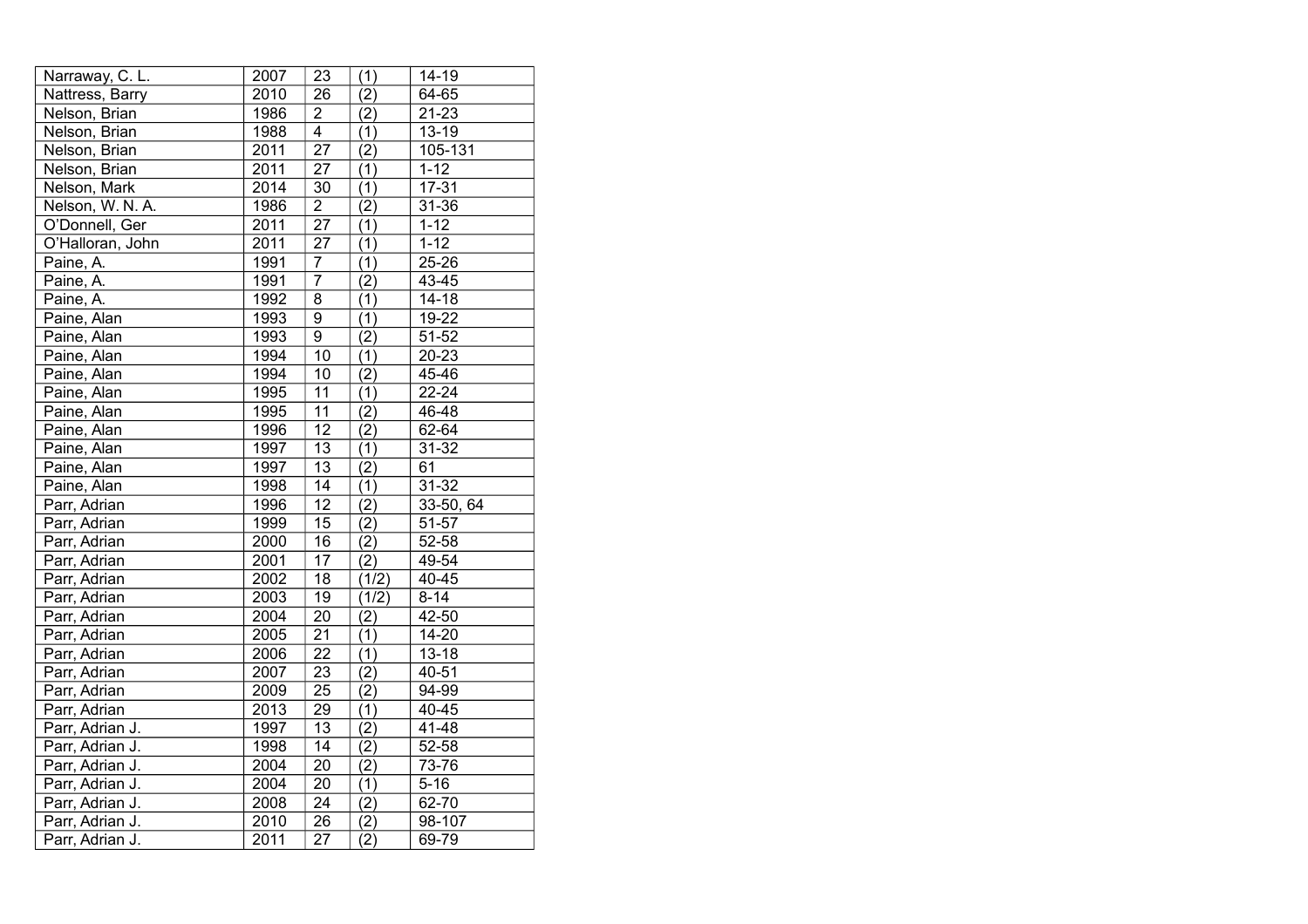| Parr, Adrian J.       | 2011 | 27              | (2)              | 80-87          |
|-----------------------|------|-----------------|------------------|----------------|
| Parr, Adrian J.       | 2012 | 28              | (2)              | 56-65          |
| Parr, Adrian J.       | 2015 | 31              | (1)              | 30-48          |
| Parr, Adrian J.       | 2015 | 31              | (2)              | 64-73          |
| Parr, Adrian J.       | 2016 | 32              | (2)              | 49-59          |
| Parr, Adrian J.       | 2016 | 32              | (2)              | 93-108         |
| Parr, Adrian, J.      | 2014 | 30              | (2)              | 110-124        |
| Parr, Alan            | 1996 | 12              | (1)              | $30 - 31$      |
| Parr, Michael J.      | 2009 | 25              | (1)              | $1-6$          |
| Parry, G.S.           | 2007 | 23              | (1)              | $20 - 24$      |
| Paul, John            | 1987 | $\overline{3}$  | (1)              | 14             |
| Paul, John            | 1998 | 14              | (1)              | 28-30          |
| Payne, R. G.          | 1983 | $\overline{1}$  | (2)              | 28-30          |
| Pedersen, Henning     | 1999 | 15              | (1)              | 20             |
| Peers, Martin         | 1985 | $\overline{1}$  | (6)              | 95-97          |
| Pellow, Keith         | 1999 | 15              | (1)              | $21 - 22$      |
| Pellow, Keith         | 1999 | 15              | (1)              | 23-30          |
| Pellow, Keith         | 2000 | 16              | (1)              | 29-30          |
| Pellow, Keith         | 2001 | 17              | (1)              | $31 - 32$      |
| Percy, Diana          | 2016 | $\overline{32}$ | (1)              | $8 - 25$       |
| Perrin, V.L.          | 1995 | 11              | $\overline{(2)}$ | $25 - 26$      |
| Perrin, V.L.          | 1999 | 15              | (2)              | 39-45          |
| Perrin, V.L.          | 1999 | 15              | (2)              | 61             |
| Phillips, J.          | 1999 | 15              | (1)              | $10 - 11$      |
| Phillips, John        | 1997 | 13              | (1)              | $22 - 24$      |
| Phillips, V.          | 1999 | $\overline{15}$ | $\overline{(1)}$ | $10 - 11$      |
| Phillips. John        | 2006 | $2\overline{2}$ | (1)              | 19-28          |
| Philpott, A. J.       | 1985 | $\mathbf 1$     | (6)              | 98-99          |
| Pickess, Brian P.     | 1987 | $\overline{3}$  | (1)              | $15 - 16$      |
| Pickess, Bryan P.     | 1995 | 11              | (1)              | 16-19          |
| Pickess, Bryan P.     | 2004 | $\overline{20}$ | (1)              | 4              |
| Pickess, Bryan P.     | 2016 | $\overline{32}$ | (1)              | $39 - 43$      |
| Pickwell, Alex        | 2012 | $\overline{28}$ | $\overline{(1)}$ | 44-55          |
| Piper, Mark           | 2009 | 25              | (2)              | 100-106        |
| Pittman, Stuart       | 1996 | $\overline{12}$ | (1)              | $\overline{1}$ |
| Prendergast N. H. D.  | 1988 | 4               | (2)              | 37-44          |
| Prendergast, E. D. V. | 1986 | $\mathbf 2$     | (2)              | 28-29          |
| Prendergast, E. D. V. | 1989 | $\overline{5}$  | (2)              | 22-28          |
| Prendergast, E. D. V. | 1996 | $\overline{12}$ | $\overline{(1)}$ | $2 - 10$       |
| Prendergast, E. D. V. | 1997 | $\overline{13}$ | (1)              | 29-30          |
| Prendergast, Evelyn   | 1989 | 5               | (1)              | 6-7            |
| Price, Ben            | 2016 | $\overline{32}$ | (1)              | $8 - 25$       |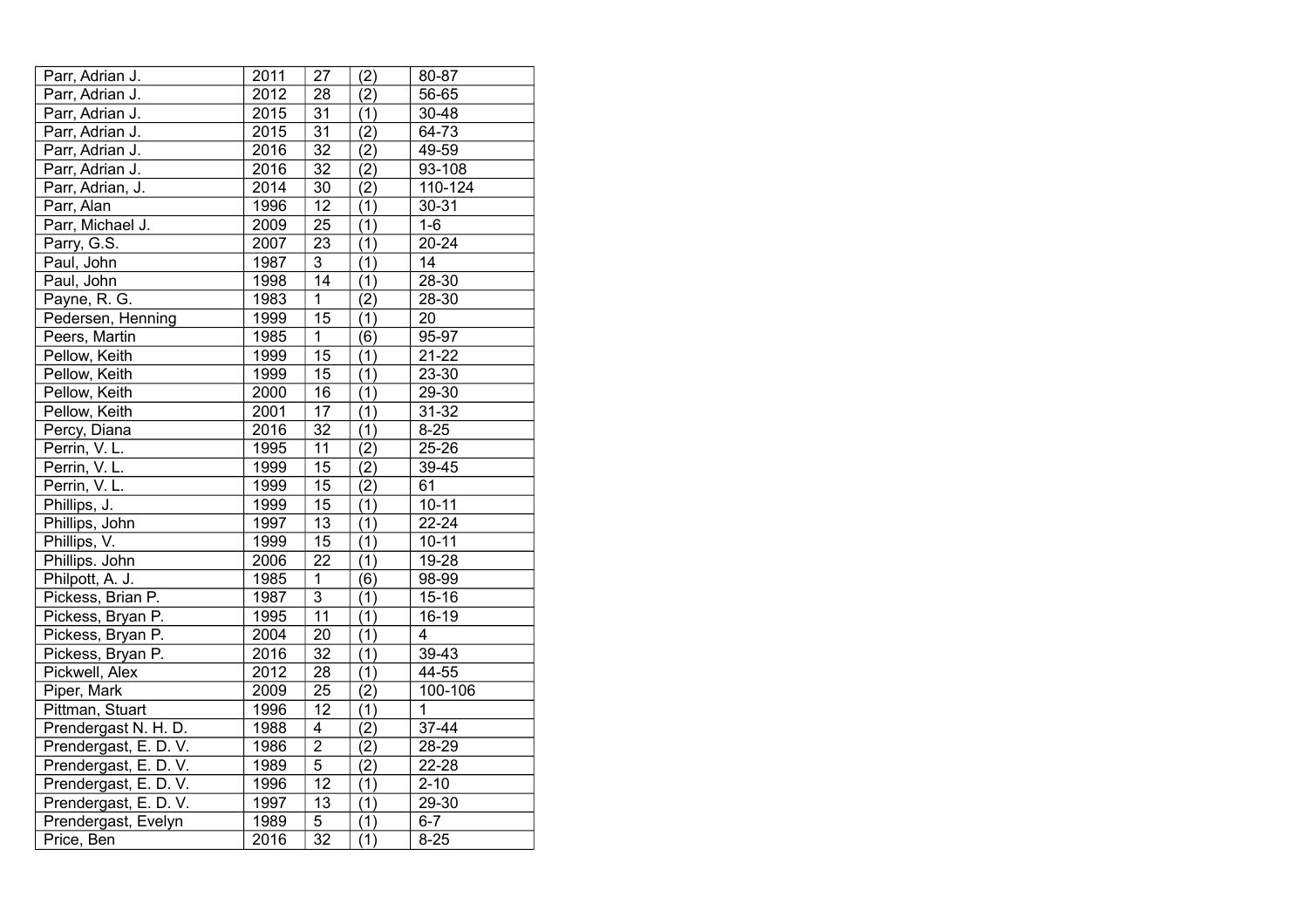| Price, Ben           | 2017              | 33              | (1)              | 29-49              |
|----------------------|-------------------|-----------------|------------------|--------------------|
| Purse, Bethan V.     | 1999              | 15              | (2)              | 46-50              |
| Purse, Bethan V.     | 2009              | 25              | (2)              | 68-75              |
| Radford, A. P.       | 1987              | 3               | (2)              | 28                 |
| Radford, A. P.       | 1989              | $\overline{5}$  | (2)              | 36                 |
| Radford, A. P.       | 1990              | $6\overline{6}$ | (2)              | 44-47              |
| Radford, A. P.       | 1995              | $\overline{1}1$ | (2)              | 30                 |
| Radford, A. P.       | 1999              | 15              | (2)              | 60                 |
| Radford, A. P.       | 2000              | $\overline{16}$ | (2)              | 63                 |
| Radford, A. Philip   | 2001              | 17              | (2)              | 59                 |
| Radford, Philip      | 1994              | 10              | $\overline{(2)}$ | $\overline{37}$    |
| Radford, Philip      | 2003              | 19              | (1/2)            | 37                 |
| Randolph, S.         | 1994              | 10              | (2)              | $25 - 28$          |
| Randolph, Simon      | 1990              | 6               | (2)              | 29-34              |
| Raven, P. J.         | 1987              | $\overline{3}$  | (2)              | 37-44              |
| Richards, M. A.      | 1996              | 12              | (1)              | 29                 |
| Richards, Maureen A. | 2000              | 16              | (1)              | $1 - 16$           |
| Rippey, lan          | 1988              | $\overline{4}$  | (1)              | $13 - 19$          |
| Rouquette, James R.  | 2004              | 20              | (1)              | $17 - 21$          |
| Sage, Bryan          | 1998              | 14              | (2)              | 60                 |
| Sammut, Michael      | 2013              | $\overline{29}$ | (1)              | 46-54              |
| Savage, A. A.        | 1987              | 3               | (1)              | $5 - 7$            |
| Sciberras, Arnold    | 2013              | 29              | $\overline{(1)}$ | 46-54              |
| Seidenbusch, R,      | 1996              | 12              | (1)              | $22 - 25$          |
| Seidenbusch, R.      | 1995              | 11              | (1)              | $21 - 22$          |
| Seidenbusch, R.      | 2008              | $\overline{24}$ | $\overline{(2)}$ | 51-53              |
| Seidenbusch, Richard | 2007              | 23              | (1)              | 25-32              |
| Shaw, M. R.          | 1997              | $\overline{13}$ | $\overline{(2)}$ | 48-50              |
| Shennan, N. M.       | 1987              | 3               | (1)              | $10 - 14$          |
| Sheppard, D.A.       | 1986              | $\overline{2}$  | (1)              | $1 - 3$            |
| Sherwin, Graham      | 2009              | $\overline{25}$ | (2)              | 62-67              |
| Showers, John        | $\frac{1}{200}$ 1 | 17              | (2)              | 33-34              |
| Silsby, J.           | 1992              | 8               | $\overline{(2)}$ | $1-2(21-22)$       |
| Silsby, J.           | 1993              | $\overline{9}$  | $\overline{(2)}$ | 47-50              |
| Silsby, J. D.        | 1988              | $\overline{4}$  | $\overline{(2)}$ | 31-36              |
| Silsby, Jill         | 1993              | 9               | (1)              | 17                 |
| Silsby, Jill         | 1997              | 13              | (1)              | $14 - 22$          |
| Silsby, R. I.        | 1988              | 4               | (2)              | 31-36              |
| Sims, Angela M.      | 2015              | $\overline{31}$ | $\overline{(1)}$ | $24 - 29$          |
| Smallshire, Dave     | 2010              | $\overline{26}$ | (2)              | 108-109            |
| Smallshire, David    | 2008              | 24              | (2)              | $54 - 61$          |
| Smallshire, David    | 2009              | 25              | $\overline{(1)}$ | $\overline{57-61}$ |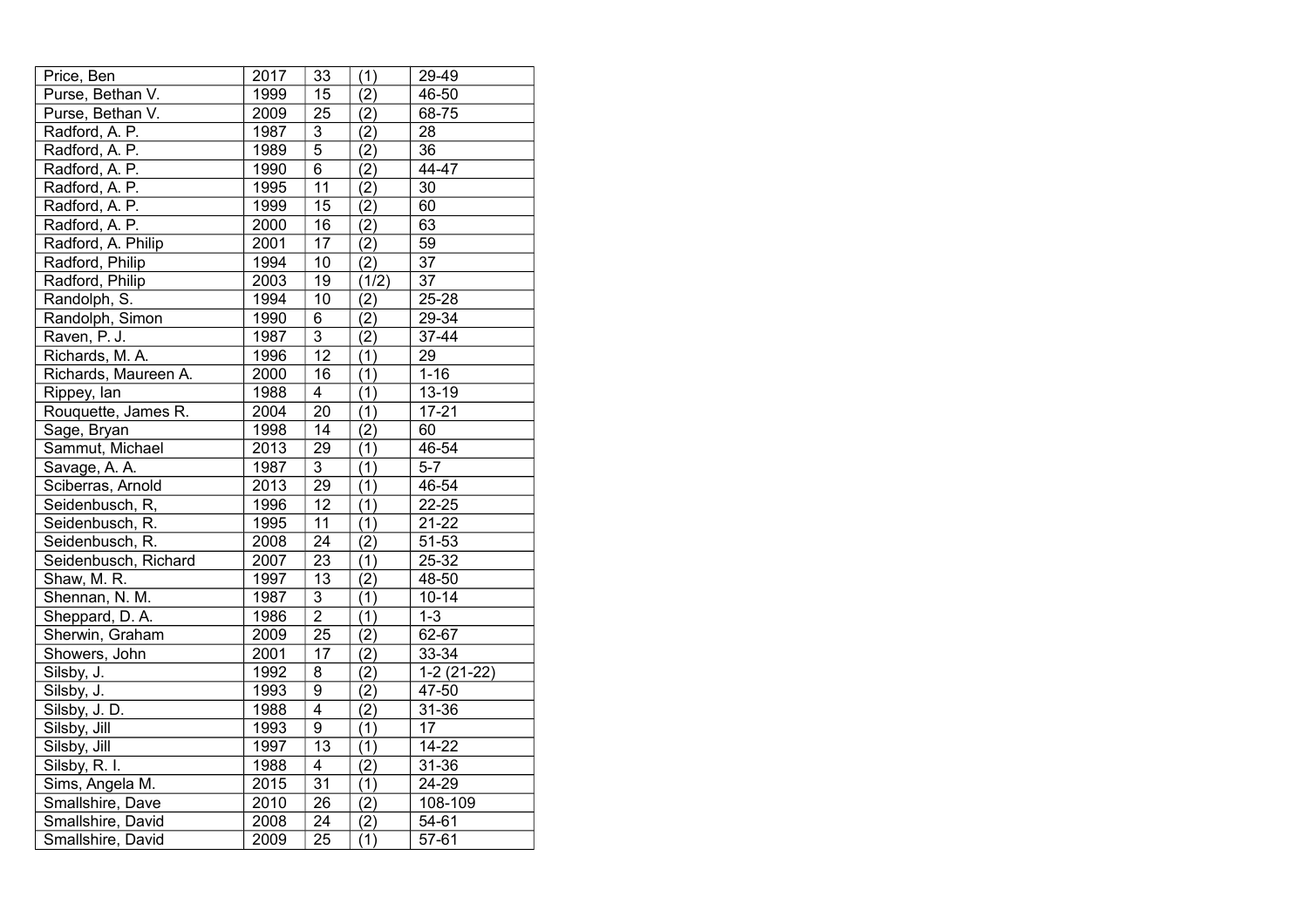| Smith (Philip H.     | 1992 | 8               | (2)              | 16-19 (36-39)   |
|----------------------|------|-----------------|------------------|-----------------|
| Smith, E. M.         | 1984 | $\overline{1}$  | (3)              | 37-38           |
| Smith, E. M.         | 1984 | $\overline{1}$  | (4)              | 51-54           |
| Smith, E. M.         | 1990 | 6               | (2)              | 24-29           |
| Smith, E. M.         | 1995 | $\overline{11}$ | (1)              | $14 - 16$       |
| Smith, E. M.         | 1995 | 11              | (2)              | $36 - 41$       |
| Smith, E. M.         | 1998 | $\overline{14}$ | (2)              | 58-59           |
| Smith, E. M.         | 1999 | 15              | (1)              | $1 - 9$         |
| Smith, Elizabeth M.  | 2000 | 16              | (1)              | $1 - 16$        |
| Smith, L. N. S.      | 1983 | $\overline{1}$  | (2)              | $\overline{27}$ |
| Smith, P.D.          | 1996 | $\overline{12}$ | (1)              | $17 - 22$       |
| Smith, Peter Gordon  | 2004 | 20              | (1)              | 23-30           |
| Smith, Philip H.     | 1997 | 13              | (1)              | 27-29           |
| Smith, Philip H.     | 1998 | 14              | (1)              | $12 - 14$       |
| Smith, Philip H.     | 2001 | 17              | (1)              | $1 - 12$        |
| Smith, R. W. J.      | 1984 | $\mathbf{1}$    | (4)              | 51-54           |
| Smith, R. W. J.      | 1990 | 6               | (2)              | 24-29           |
| Smith, R. W. J.      | 1995 | 11              | (2)              | $36 - 41$       |
| Smith, R. W. J.      | 1998 | 14              | (2)              | 58-59           |
| Smith, R. W. J.      | 1999 | 15              | (1)              | $1 - 9$         |
| Smith, Robert W. J.  | 2000 | $\overline{16}$ | (1)              | $1 - 16$        |
| Starmore, Alice      | 2008 | 24              | (2)              | 45-50           |
| Storey, George       | 2005 | $\overline{21}$ | $\overline{(1)}$ | $1 - 7$         |
| Sudworth, S.         | 2007 | 23              | (1)              | 14-19           |
| Sussex, D. J.        | 2000 | 16              | (1)              | 24-28           |
| Sussex, Des          | 2006 | $\overline{21}$ | (2)              | 55-67           |
| Sutton, Peter G.     | 2003 | 19              | (1/2)            | $47 - 50$       |
| Taylor, Gillian      | 1984 | $\overline{1}$  | (3)              | 39-42           |
| Taylor, M. R.        | 1994 | 10              | (2)              | 39              |
| Taylor, Pam          | 2004 | $\overline{20}$ | (2)              | 73-76           |
| Taylor, Pam          | 2006 | $\overline{22}$ | (2)              | 64-68           |
| Taylor, Pam          | 2008 | 24              | (1)              | 37-44           |
| Taylor, Pam          | 2009 | 25              | (1)              | 57-61           |
| Taylor, Pam          | 2010 | $\overline{26}$ | $\overline{(2)}$ | 108-109         |
| Taylor, Pam          | 2012 | 28              | (1)              | 44-55           |
| Taylor, Pam          | 2013 | 29              | (1)              | 65-68           |
| Thicket. L. A.       | 1986 | $\mathbf 2$     | (1)              | $15 - 16$       |
| Thickett, L. A.      | 1991 | $\overline{7}$  | (2)              | 33              |
| Thickett, L. A.      | 1994 | 10              | $\overline{(2)}$ | 44-45           |
| Thompson, Ameeka, L. | 2015 | $\overline{31}$ | (1)              | $14 - 23$       |
| Thompson, D. J,      | 2007 | 23              | (1)              | 14-19           |
| Thompson, D. J.      | 1987 | 3               | (2)              | $29 - 31$       |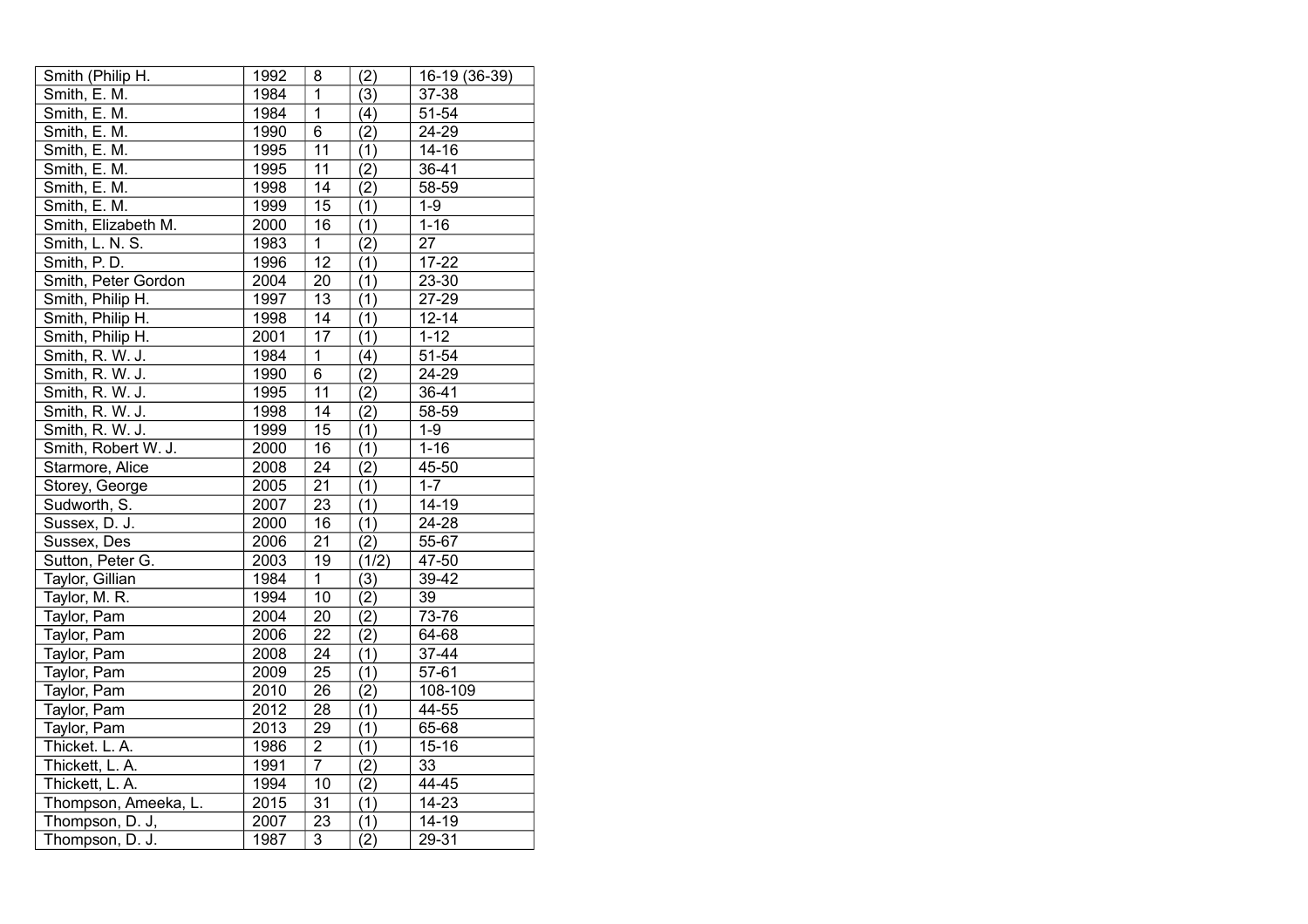| Thompson, D. J.         | 1994 | 10              | (2)              | 37              |
|-------------------------|------|-----------------|------------------|-----------------|
| Thompson, David J.      | 1989 | 5               | (2)              | $17 - 22$       |
| Thompson, David J.      | 1999 | 15              | (2)              | 46-50           |
| Thompson, David J.      | 2004 | 20              | (1)              | 35-36           |
| Thompson, David J.      | 2009 | 25              | (2)              | 68-75           |
| Thompson, David J.      | 2009 | 25              | (1)              | $7 - 15$        |
| Thompson, David J.      | 2015 | $\overline{31}$ | (1)              | $14 - 23$       |
| Thompson, David J.      | 2015 | 31              | (1)              | 24-29           |
| Thompson. David J.      | 2004 | 20              | (1)              | $17 - 21$       |
| <b>Tickner, Matthew</b> | 2011 | 27              | (1)              | $1 - 12$        |
| Treacher, Paul          | 1996 | 12              | (2)              | 61-62           |
| Trippier, Rebecca       | 2015 | 31              | (1)              | 49-63           |
| Trippier, Rebecca       | 2015 | 31              | (2)              | 74-88           |
| Truscott, Leon          | 1998 | 14              | (2)              | 63              |
| Truscott, Leon          | 1999 | $\overline{15}$ | (2)              | 50              |
| Truscott, Leon A. C.    | 2003 | 19              | (1/2)            | $\overline{38}$ |
| <b>Tyrrell, Mark</b>    | 2004 | 20              | (2)              | 51-60           |
| Tyrrell, Mark           | 2004 | 20              | (2)              | 79              |
| <b>Tyrrell, Mark</b>    | 2006 | $\overline{21}$ | $\overline{(2)}$ | 43-46           |
| Tyrrell, Mark           | 2007 | $\overline{23}$ | (2)              | 33-39           |
| Tyrrell, Mark           | 2009 | $\overline{25}$ | (2)              | 100-106         |
| Tyrrell, Mark           | 2011 | $\overline{27}$ | (1)              | 13-27           |
| Tyrrell, Mark           | 2011 | $\overline{27}$ | (2)              | 132-133         |
| Tyrrell, Mark           | 2012 | 28              | $\overline{(2)}$ | 102-107         |
| Tyrrell, Mark           | 2013 | 29              | (2)              | 107-113         |
| Tyrrell, Mark           | 2014 | $\overline{30}$ | $\overline{(2)}$ | 125-132         |
| Upton, Laura            | 2016 | 32              | (1)              | $8 - 25$        |
| Vick, G. S.             | 1983 | $\mathbf 1$     | $\overline{(2)}$ | $22 - 25$       |
| Vick, G. S.             | 1983 | $\overline{1}$  | $\overline{(1)}$ | $7 - 8$         |
| Vick, G. S.             | 1985 | $\overline{1}$  | (6)              | 106-110         |
| Vick, Graham            | 2003 | 19              | (1/2)            | 55-56           |
| Walker, Brian           | 2013 | 29              | (2)              | 84-96           |
| Walker, Graeme          | 2016 | 32              | (2)              | 60-71           |
| Walker, J. R.           | 1985 | $\overline{1}$  | $\overline{(5)}$ | $71 - 72$       |
| Walls, Sean             | 2011 | $\overline{27}$ | (1)              | 59-68           |
| Ward, Louise            | 2004 | $\overline{20}$ | (2)              | 61-69           |
| Ward, Louise            | 2006 | $\overline{22}$ | $\overline{(2)}$ | 58-63           |
| Ward, Louise            | 2007 | 23              | (2)              | 58-62           |
| Ward-Smith, A. J.       | 2000 | 16              | $\overline{(1)}$ | 24-28           |
| Ward-Smith, John        | 1997 | $\overline{13}$ | (1)              | 14-22           |
| Ward-Smith, John        | 1997 | 13              | (2)              | 59-60           |
| Ward-Smith, John        | 2006 | $\overline{21}$ | $\overline{(2)}$ | 55-67           |